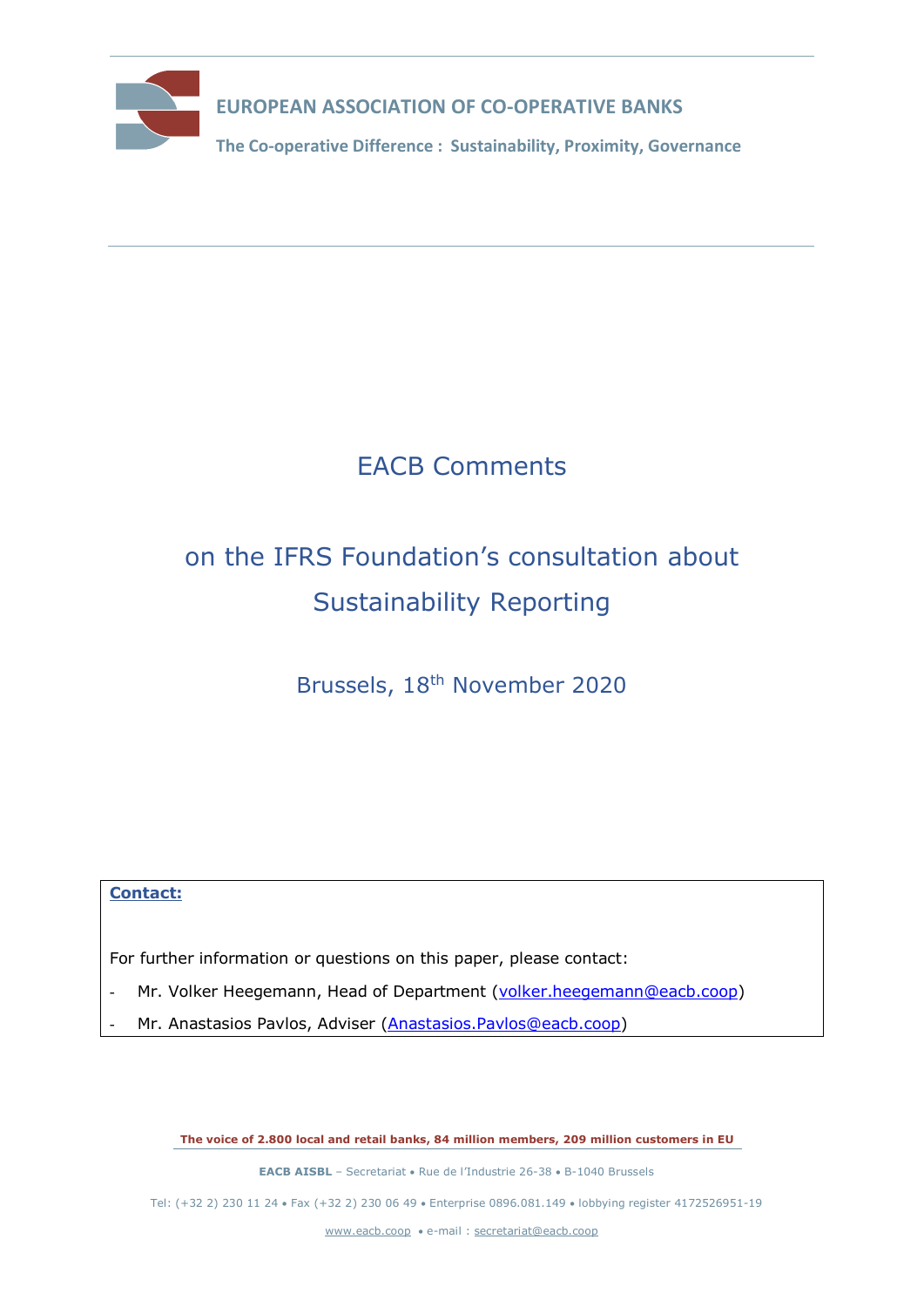

#### **General comments**

The members of the EACB gladly take the opportunity to comment on the IFRS Foundation's consultation about **Sustainability Reporting.** The EACB answer will focus on all the 3 aspects of the consultation concerning the need for global sustainability standards, the IFRS Foundation role and the scope of that role.

The EACB members believe that the current fragmentation is confusing and far too complex. For this reason, there is an urgent need to improve the consistency and comparability of sustainability reporting. Please find below the EACB answers to the specific questions:

#### **Answers to specific questions**

Q.1 Is there a need for a global set of internationally recognised sustainability reporting standards?

(a) If yes, should the IFRS Foundation play a role in setting these standards and expand its standard-setting activities into this area?

(b) If not, what approach should be adopted?

EACB believes that companies should disclose their environmental & social strategies, their transition policy and their governance as well as how they implement these strategies (action plans and KPIs). The Sustainability reporting should better clarify the risks and opportunities (definition of short/medium/long term risks and opportunities), as well as the processes for identifying and assessing those risks and opportunities. EACB believes that the current disclosure requirements of the Sustainability reporting do not fully ensure companies report the information that financial sector companies will need to meet the requirements imposed by a range of new regulatory pieces (i.e. Taxonomy Regulation, Disclosures Regulation, Climate-related Benchmarks Regulation, provisions under the CRR2/CRD5 package). The new sustainability reporting should also be implemented taking into consideration the development of the disclosure requirements established by the technical screening criteria of the Taxonomy Regulation.

In general, EACB advocates the creation of international non-financial reporting standards instead of only European ones. Ideally the ESG reporting should be developed globally and at all levels of the economy to fulfil the data gap. Nevertheless, if the EU would decide to set standards(e.g NFRD, EC new mandate to EFRAG) it should continue its commitment to global standards and contribute actively to a global solution. It is therefore worth considering the creation of an international standard setter for non-financial reporting under the auspices of the IFRS Foundation.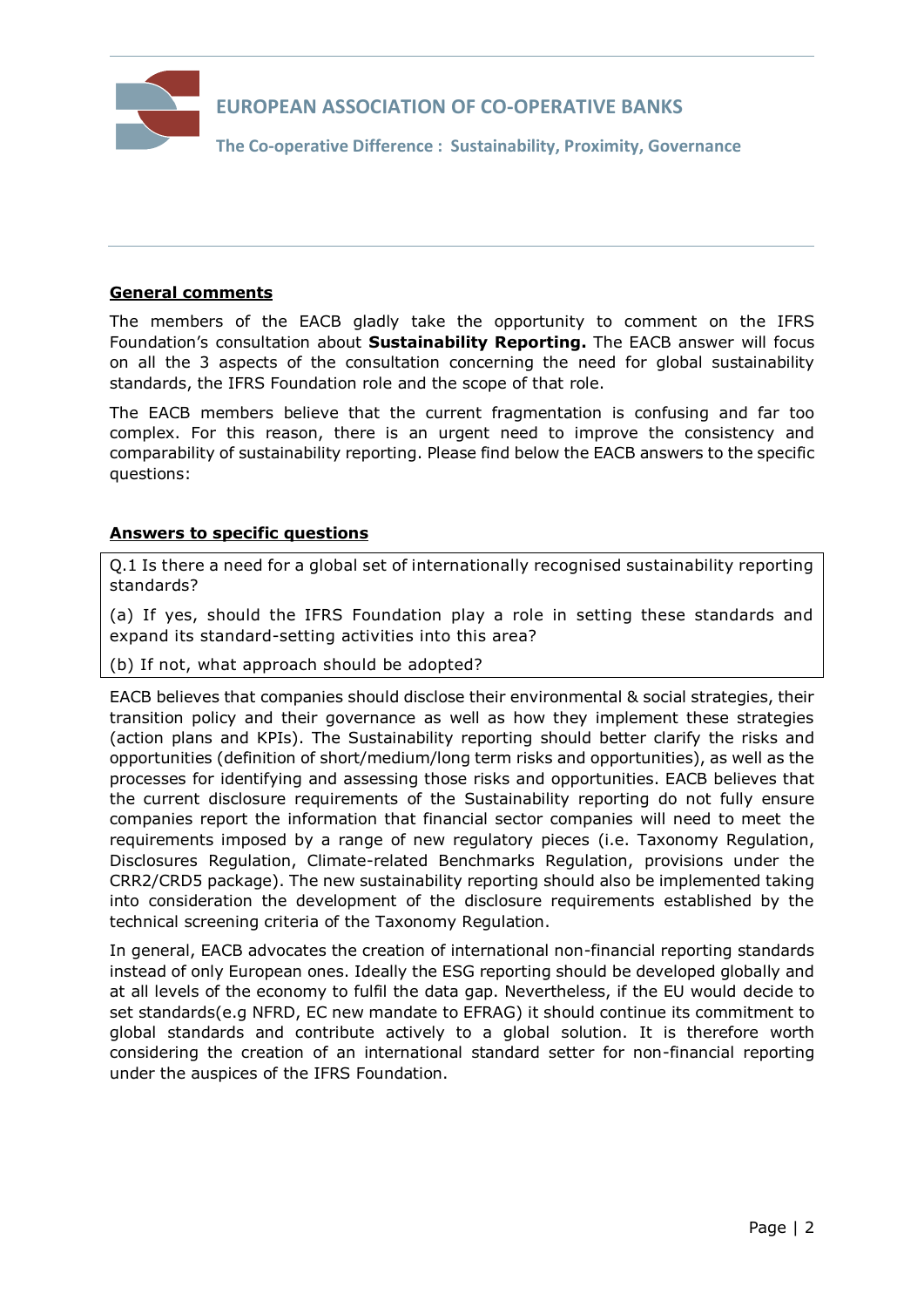

**The Co-operative Difference : Sustainability, Proximity, Governance** 

Q.2- Is the development of a sustainability standards board (SSB) to operate under the governance structure of the IFRS Foundation an appropriate approach to achieving further consistency and global comparability in sustainability reporting?

EACB believes that the IFRS Foundation has an international network which can allow to try and test different structures for the Sustainability Reporting. The main advantage of the IFRS Foundation lies above all in its independence, which ultimately guarantees its acceptance. Moreover, the Foundation already has widespread international market acceptance in financial reporting, supported by the integrity, transparency and public accountability of its governance arrangements. However, in our opinion, there should be a clear separation between reporting standards and political interests. A reporting standard should be developed independently. Political interests should not be advanced through reporting, but through mechanisms such as taxation or investment. From this aspect, the EU and other international bodies could set their own priorities concerning those type of mechanisms.

Q.3- Do you have any comment or suggested additions on the requirements for success as listed in paragraph 31 (including on the requirements for achieving a sufficient level of funding and achieving the appropriate level of technical expertise)?

We would like to highlight the importance of Paragraph 31. Financial and non-financial reporting requirements must not contradict each other At the same time, we believe that the idea of mandatory integrated (financial and sustainability) reporting should not be pursued due to the information overload that this might entail

EACB members rather stress that well-established, internationally recognized recommendations (e.g. of the TCFD) and methods must be considered. Supervisory requirements and recommendations on the disclosure of non-financial information should also be considered. It must be ensured that current expertise and developments on the disclosure of sustainability-related/climate-relevant information are continuously integrated into the SSB's work. Finally, we believe that the possible new structure should integrate or build upon already existing reporting formats, to be sure that standards achieve the broadest possible acceptance.

Q.4 -Could the IFRS Foundation use its relationships with stakeholders to aid the adoption and consistent application of SSB standards globally? If so, under what conditions?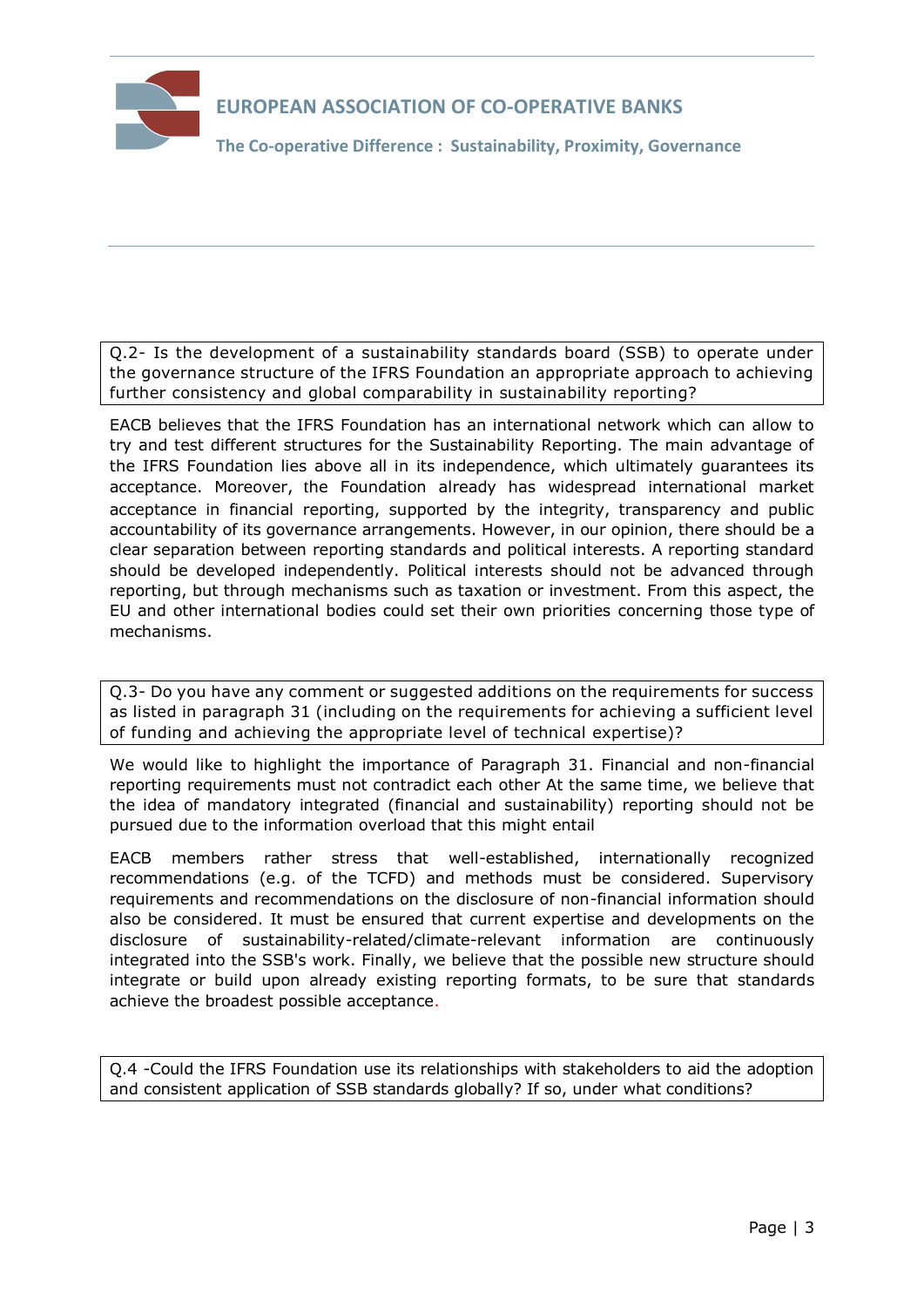

**The Co-operative Difference : Sustainability, Proximity, Governance** 

EACB recognizes that there is a timing issue. However, Auditors, accountants, relevant existing standard setter organizations (in particular GRI, SASB but also TCFD, IIRF, CDP and many others) and representative from the Sustainable Finance Platform should be involved in the development of Non-Financial Reporting Standards. We believe that none of the existing standard and framework , applied on its own, resolve the problems identified while also enabling companies to comprehensively meet the current disclosure requirements.

Existing disclosure frameworks of NFI, whether at EU level with the NFRD or at global level (TCFD, GRI etc.) all predate, by definition, the sustainable finance action plan (SFAP) and the EU Green Deal.

In the meantime, in the EU the NFRD Guidelines on reporting climate-related information (June 2019), the sustainable investments disclosure regulation (Regulation (EU) 2019/2088), CRR2 pillar 3 requirements and the so-called Taxonomy Regulation have been adopted.

For this reason, we need a simple International Non-Financial reporting standard for all companies for reporting a harmonized set of non-financial information aligned with the TSC of the EU taxonomy**.**

Finally, we believe that IASB could play an important role in setting such a standard, involving stakeholders, like relevant standards setter and professional associations, in the process: inclusiveness and pluralism should be guaranteed together with transparency in the process.

Q.5- How could the IFRS Foundation best build upon and work with the existing initiatives in sustainability reporting to achieve further global consistency?

EACB believes that cooperation and teamwork between the IASB, EU and other relevant stakeholders like the GRI and TCFD is really important to establish international and Coherent Non-Financial reporting standard.

Q.6**-** How could the IFRS Foundation best build upon and work with the existing jurisdictional initiatives to find a global solution for consistent sustainability reporting?

We see merit in including national representatives on the Monitoring Board (as members or trustees), therefore involving them to a greater extent.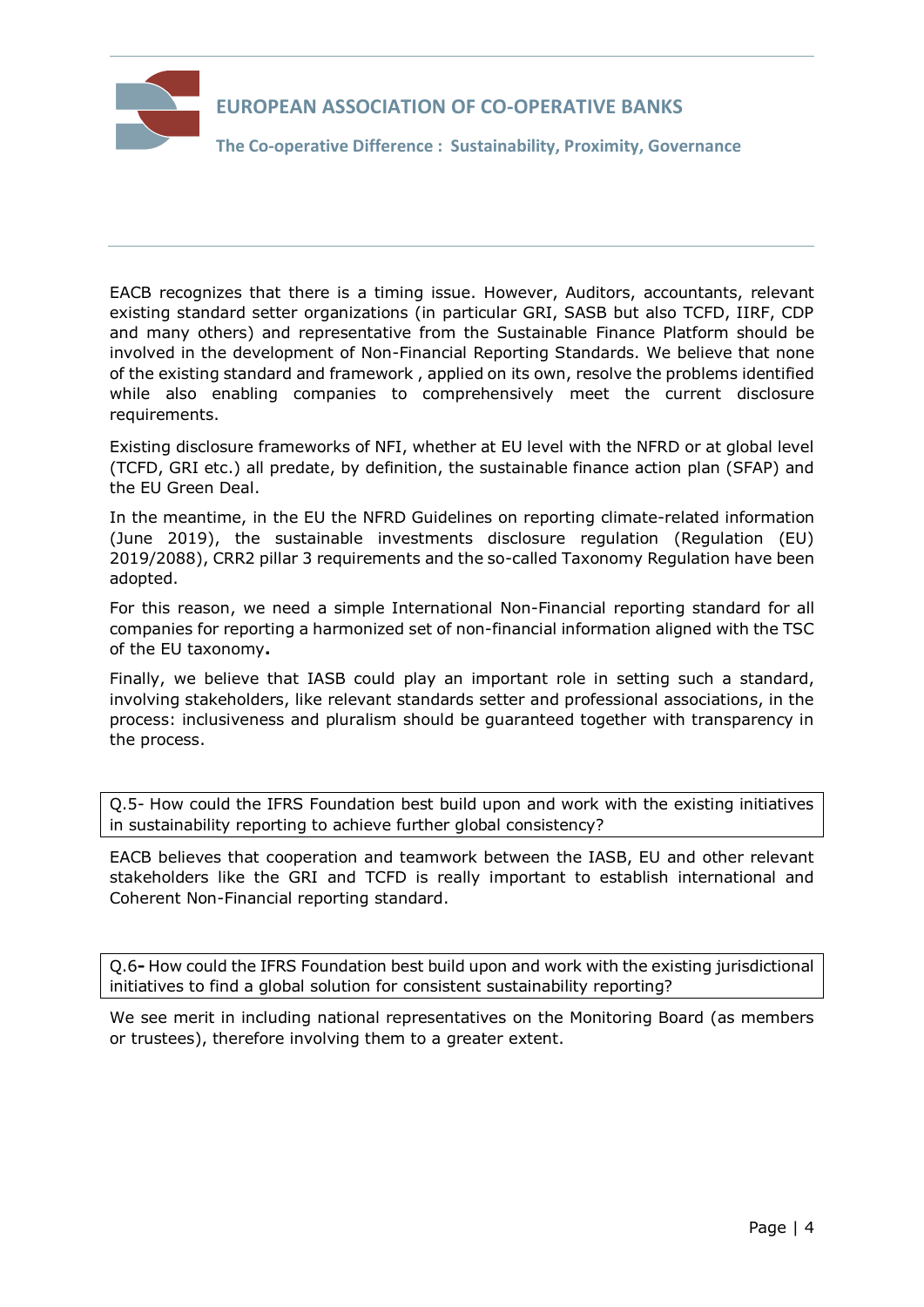

**The Co-operative Difference : Sustainability, Proximity, Governance** 

Q.7**-** If the IFRS Foundation were to establish an SSB, should it initially develop climaterelated financial disclosures before potentially broadening its remit into other areas of sustainability reporting?

Given the currently prevailing urgency and the public perception of this issue, EACB advocates that the SSB concentrate upon developing a climate-related sustainability reporting standard before turning towards other topics. Any other approach would probably take too long until agreement can be reached on all ESG factors within the standard-setting process. Going forward, however, we welcome the SSB extending its activities to further ESG topics. The EACB believes that the IASB's considerations may well be investor centric. Investors' decisions are the most crucial for a transition to a low-carbon economy. It is therefore reasonable, in our view, to focus on investors' expectations in a later stage.

Q.8 Should an SSB have a focused definition of climate-related risks or consider broader environmental factors?

Overall, in the long term, EACB believes that the "climate-first" approach is too narrow. A non-financial standards board should also deal at least with environmental standards. The EACB welcomes a more comprehensive consideration/discussion of ecological factors, whereby it is imperative that regulatory developments and socio-ecological aspects are also respected.

Q.9 Do you agree with the proposed approach to materiality in paragraph 50 that could be taken by the SSB?

In general, EACB believes that guiding principles such as relevance and materiality should be the same for both financial reporting and non-financial reporting. Otherwise, it will be difficult to prepare an integrated report. The "double materiality" concept does not really fit financial reporting principles.

Q.10 Should the sustainability information to be disclosed be auditable or subject to external assurance? If not, what different types of assurance would be acceptable for the information disclosed to be reliable and decision-useful?

EACB suggests a gradual evolution of the current framework. This means that, during an initial phase, companies should not be required to disclose their materiality assessment